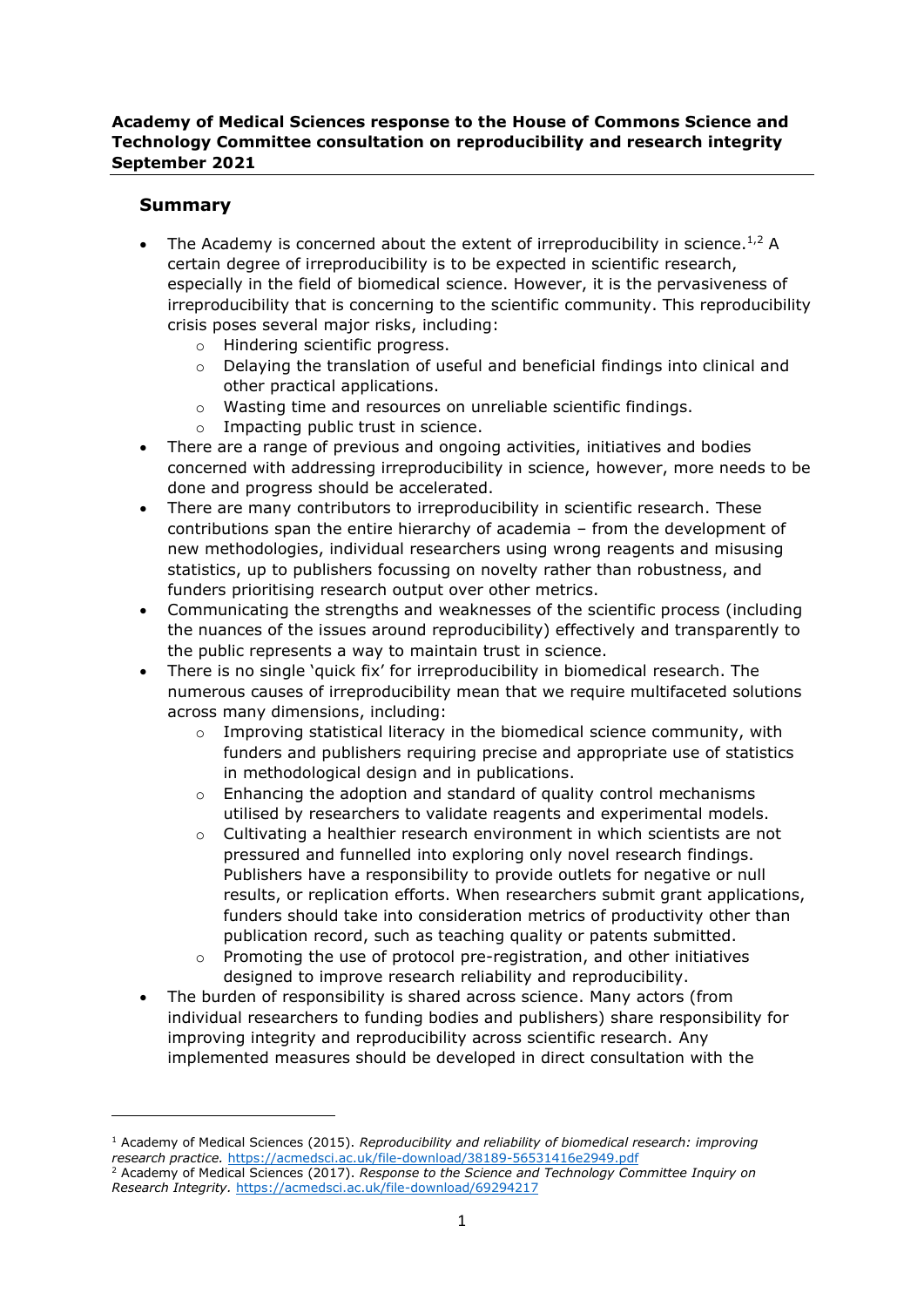research community. All these entities must work together to provide solutions and bring about change.

# **Introduction**

- 1. The Academy of Medical Sciences promotes advances in biomedical and health research and supports efforts to translate these advances into healthcare benefits for society. Our mission is to promote medical science and its translation into benefits for society. The Academy's elected Fellows are the UK's leading medical scientists from hospitals, academia, industry, and the public service. We work with them to promote excellence, influence policy to improve health and wealth, nurture the next generation of medical researchers, link academia, industry, and the NHS, seize international opportunities and encourage dialogue about the medical sciences.
- 2. Medical research has been at the centre of the UK's response to the COVID-19 pandemic, offering a route towards recovery by informing diagnostics, treatments, vaccines, a public health response and a better fundamental understanding of the biology of the virus. Research and innovation will continue to be central to our collective recovery from the pandemic, through economic benefits, improved health outcomes, and preparedness for future outbreaks. The Academy recognises that ongoing issues around reproducibility and research integrity play a role hindering scientific progress, delaying translation into clinical applications, and wasting valuable resources. We therefore strongly support the Science and Technology Committee's aim to examine issues of research reproducibility and integrity with a focus on solutions and stakeholder-specific actions to address the problem, so that the UK can reap the maximum benefits from research and innovation in the years to come.
- 3. Whilst issues of reproducibility affect many scientific disciplines, this response will primarily focus on the biomedical sciences and the issues and solutions that relate to this area of science. This response is based on our previous policy work, including our 2015 *Reproducibility and reliability of biomedical research: improving research practice* symposium report, and informed by the expertise of our Fellowship, which includes some of the UK's foremost experts in clinical and academic medical research. $3$  We would be pleased to expand on any of the points raised.

# **The extent of reproducibility issues in science**

4. Whilst it can prove difficult to quantify the scale of irreproducibility in science, partially due to the sheer volume of work and resources required to accurately replicate experiments on a large scale, there have been a number of high profile studies on the topic, especially within biomedical and social sciences.<sup>4,5</sup> These reproducibility issues do not seem to be restricted to certain scientific disciplines, with similar concerns raised in the fields of artificial intelligence (AI) and quantum

<sup>3</sup> Academy of Medical Sciences (2015). *Reproducibility and reliability of biomedical research: improving research practice.* <https://acmedsci.ac.uk/file-download/38189-56531416e2949.pdf>

<sup>4</sup> Open Science Collaboration (2015). *Estimating the reproducibility of psychological science.* Science **349**, aac4716

<sup>5</sup> Begley CG & Ellis LM (2012). *Raise standards for preclinical cancer research.* Nature **483**, 531-533.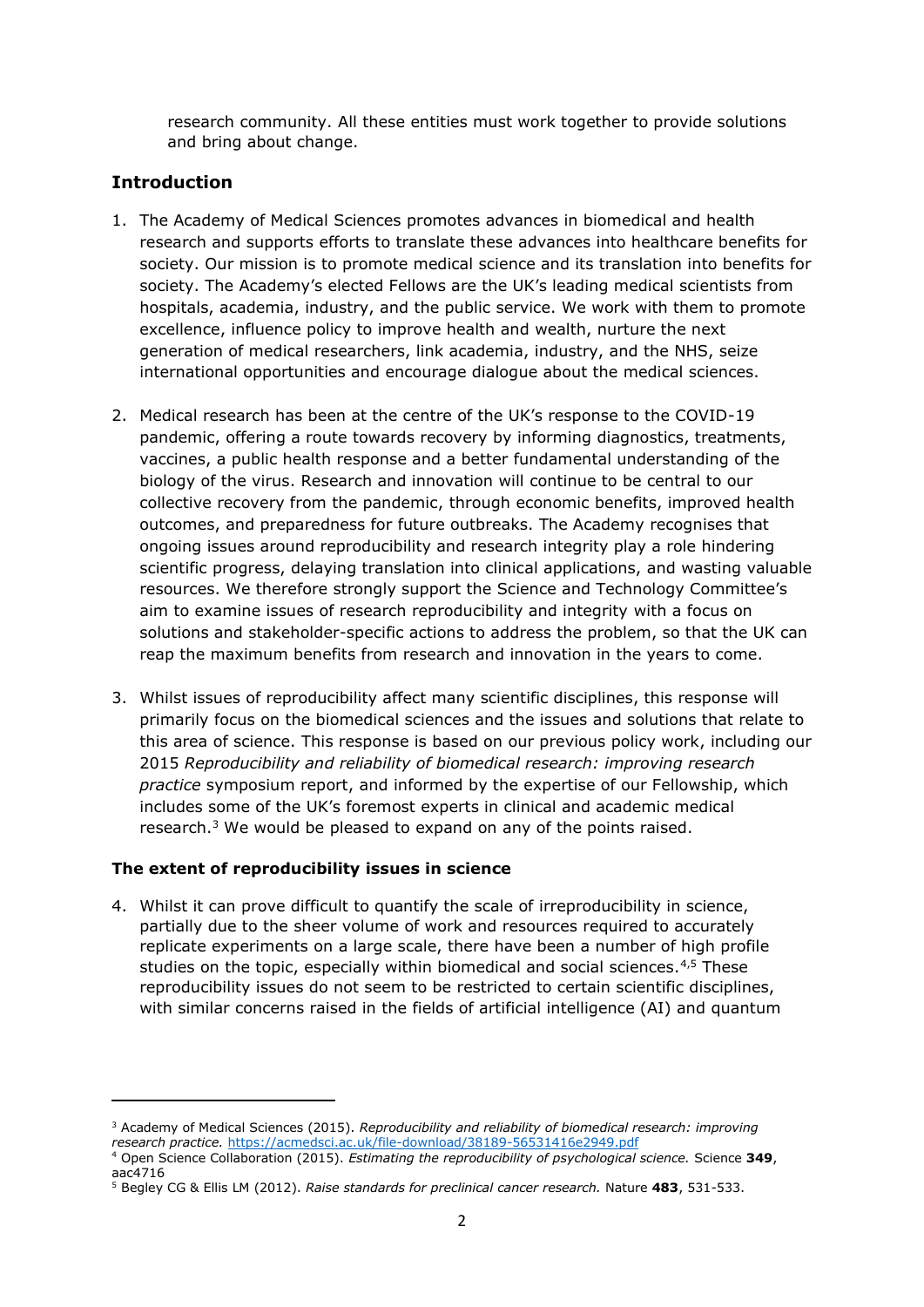<span id="page-2-1"></span>physics.<sup>6,7,8</sup> It is likely that irreproducibility impacts a diverse range of scientific fields, yet remains an issue that is extremely difficult to quantify. The evidence base around irreproducibility in science will need to be built further to better understand the extent of the problem and the strategies for mitigation which will have most impact.

- <span id="page-2-0"></span>5. Whilst irreproducibility in science can be difficult to quantify, scientists from a diverse range of disciplines have reported personal experiences of irreproducibility, with a 2016 *Nature* survey highlighting that, in addition to around 75% of biologists, over 85% of chemists and over 65% of physicists and engineers have failed to reproduce results from another scientist's experiment.<sup>9</sup> The same survey revealed that, of the 1,500 respondents, 90% agreed that some form of reproducibility crisis exists in science.<sup>[9](#page-2-0)</sup> It should be noted however that in biomedical research studying systems in which there exists a large degree of natural variability and heterogeneity, some amount of irreproducibility is to be expected and can occur for legitimate reasons.<sup>10</sup>
- 6. Irreproducibility poses several significant risks to science. Recent surveys suggest public trust in researchers and the scientific process remains high. $^{11}$  However, pervasive irreproducibility across science could result in damaging effects on its reputation and consequently impact public trust in science.<sup>[6](#page-2-1)</sup> It is also important to address the irreproducibility to ensure that innovative research findings that are prioritised for translation to the clinic, or for public benefit, are built on a foundation of reliable and replicable science. By using estimates of irreproducibility rates calculated from previous studies, it was predicted that each year in the United States \$28 billion is spent on preclinical research that is not reproducible.<sup>12</sup> Addressing irreproducibility can help to ensure that time and resources are more likely to be dedicated to reliable scientific findings, potentially speeding up the rate at which findings are translated into tangible benefits for society.

# **Issues of reproducibility in academia**

### **There are many sources of irreproducibility in scientific research**

<span id="page-2-2"></span>7. In a 2015 symposium focussing on the issues and potential solutions to irreproducibility in science, co-hosted by the Academy of Medical Sciences, the Medical Research Council (MRC), the Wellcome Trust and the Biotechnology and Biological Sciences Research Council (BBSRC), it was emphasised that there is no single cause of irreproducibility, and that many factors are likely contributing to the irreproducible results observed throughout scientific research.<sup>13,14</sup> The origin of irreproducibility in science is multifaceted and is usually distinct from misconduct and

<sup>6</sup> Academy of Medical Sciences (2015). *Reproducibility and reliability of biomedical research: improving research practice.* <https://acmedsci.ac.uk/file-download/38189-56531416e2949.pdf>

<sup>7</sup> Hudson M (2018). *Artificial intelligence faces reproducibility crisis.* Science **359**, 725-726.

<sup>8</sup> Frolov S (2021). *Quantum computing's reproducibility crisis: Majorana fermions.* Nature **592**, 350-352. <sup>9</sup> Baker M (2016). *1,500 scientists lift the lid on reproducibility.* Nature **533**, 452-454.

<sup>10</sup> Academy of Medical Sciences (2015). *Reproducibility and reliability of biomedical research: improving research practice.* <https://acmedsci.ac.uk/file-download/38189-56531416e2949.pdf>

<sup>11</sup> Department for Business, Energy and Industrial Strategy (2020). *Public attitudes to science 2019.*  [https://assets.publishing.service.gov.uk/government/uploads/system/uploads/attachment\\_data/file/905466/p](https://assets.publishing.service.gov.uk/government/uploads/system/uploads/attachment_data/file/905466/public-attitudes-to-science-2019.pdf) [ublic-attitudes-to-science-2019.pdf](https://assets.publishing.service.gov.uk/government/uploads/system/uploads/attachment_data/file/905466/public-attitudes-to-science-2019.pdf)

<sup>&</sup>lt;sup>12</sup> Freedman LP, Cockburn IM & Simcoe TS (2015). *The Economics of Reproducibility in Preclinical Research.* PLOS Biology **16(4)**, e1002626.

<sup>13</sup> Academy of Medical Sciences (2015). *Reproducibility and reliability of biomedical research: improving research practice.* <https://acmedsci.ac.uk/file-download/38189-56531416e2949.pdf>

<sup>&</sup>lt;sup>14</sup> Academy of Medical Sciences (2017). *Response to the Science and Technology Committee Inquiry on Research Integrity.* <https://acmedsci.ac.uk/file-download/69294217>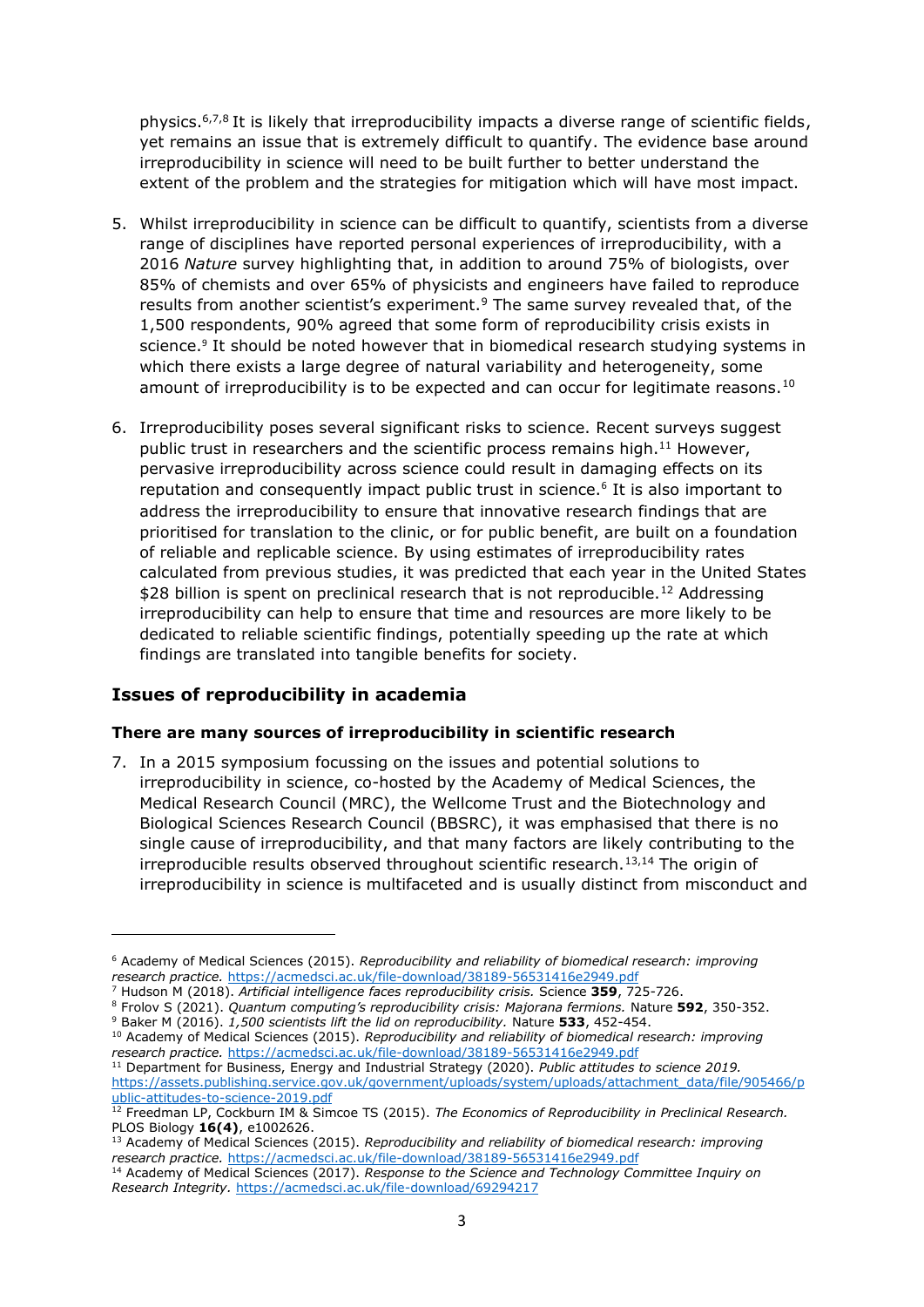outright fraud. Potential solutions and strategies to address the problem must take this into account and seek to address the issue from many angles.

### **Legitimate sources of irreproducibility**

8. In the biomedical sciences, irreproducibility can occur for legitimate reasons. Due to the inherent variability exhibited in the natural world, specifically in biological systems, studies are likely to yield results that are difficult to reproduce.<sup>[13](#page-2-2)</sup> Subtle changes in the environment or in experimental conditions can make it difficult to accurately replicate certain studies. However, although the scientific community generally agrees that some degree of irreproducibility is to be expected, the extent to which it is prevalent throughout research is a cause for concern and it remains an issue which must be addressed.<sup>[13](#page-2-2)</sup>

### **Researcher-based causes of irreproducibility**

- 9. Many of the issues associated with irreproducibility arise from poorly designed experimental methods or inappropriate use of statistics. This can involve studies that possess small sample sizes, which lower the statistical power of an experiment. This consequently reduces the sensitivity of a study to detect any predicted effect.<sup>[13](#page-2-2)</sup> In general, inappropriate use of statistical methods can result in more unreliable or irreproducible findings. For example, 'p-hacking', which involves continuing to reanalyse or search datasets to find a statistically significant result, or any other method of statistical misuse, enhances the likelihood of such significant findings being unreliable.<sup>[13](#page-2-2)</sup> Factors relating to experimental design can impact the reliability and reproducibility of any findings, with inappropriate analyses potentially leading to seemingly significant results that are merely statistical artefacts.
- 10.Simple technical errors, whether lab-based or computational, can also affect research reproducibility. This can include unknowingly relying on contaminated or misidentified chemical reagents and antibodies in experiments or performing studies using unvalidated cell lines.<sup>[13](#page-2-2)</sup> Issues regarding cell lines can be particularly damaging in terms of reproducibility, as misidentification or contamination can be difficult to notice. Although the degree of cell misidentification can be difficult to quantify, estimates have shown that between one-fifth and one-third of cell cultures contain a misidentified cell type or species.<sup>15,16</sup> Even if all other aspects of a study have been conducted appropriately, thoroughly and reported accurately, using misidentified or contaminated cells or reagents can lead to conclusions that are irrelevant to the original hypothesis of the experiment.
- <span id="page-3-0"></span>11. To replicate experiments or carry out similar studies from other research groups, researchers rely on methods and protocols being accurately and precisely described in scientific articles. Even if a study has been designed carefully and performed with extreme rigour, the reproducibility of the experiment is impacted if it is not reported on in an accurate or transparent manner.<sup>17</sup> Talks from the 2015 Academy symposium highlighted that a lack of sufficient detail in the materials and methods or data analysis section of an academic publication can render replicating such a study impossible.<sup>[17](#page-3-0)</sup>

<sup>15</sup> Neimark J (2015). *Line of attack.* Science **347** 938-940.

<sup>16</sup> Nature (2009). *Identity crisis.* 18 February<https://www.nature.com/articles/457935b>

<sup>17</sup> Academy of Medical Sciences (2015). *Reproducibility and reliability of biomedical research: improving research practice.* <https://acmedsci.ac.uk/file-download/38189-56531416e2949.pdf>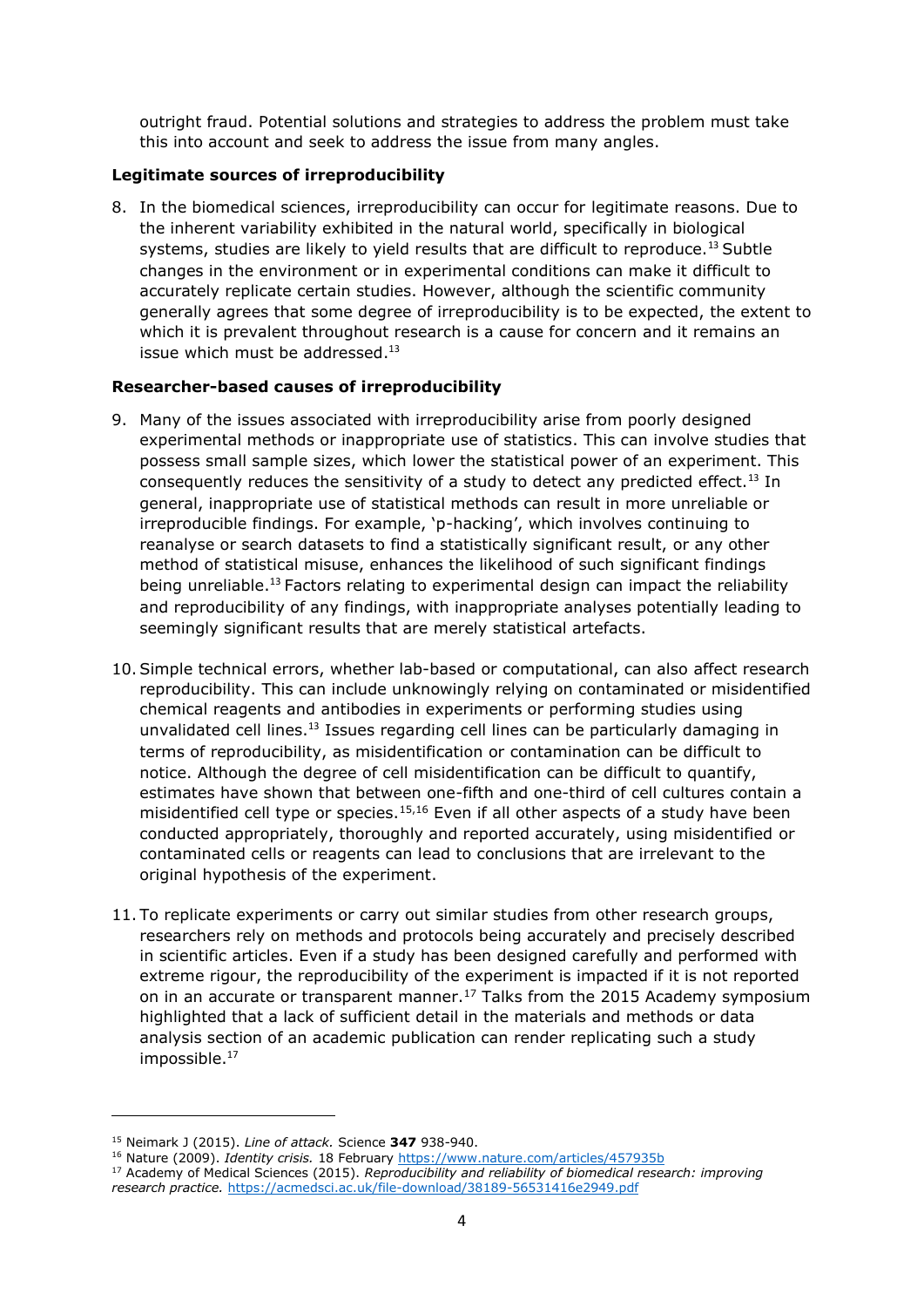### **Research culture can exacerbate issues of irreproducibility**

12. Outside of the laboratory, there are higher-level cultural factors that influence reproducibility. Academic researchers are particularly incentivised and pressured to produce innovative and novel findings that can be published in high-impact, reputable journals. This in turn is influenced by the difficulty of publishing negative findings in academic journals. These issues can result in biases forming as scientists begin to focus on only the most exciting – but not necessarily the most reliable – findings in their research. Indeed, 'selective reporting' and 'pressure to publish' were noted as the top two factors that contribute to irreproducible research in a 2016 Nature survey.<sup>18</sup> Such pressures can also lead to researchers rushing to release publications without subjecting their work to the appropriate level of scrutiny.

## **Strategies to address the irreproducibility in academia**

- 13. There are a range of ongoing activities, initiatives and bodies concerned with addressing irreproducibility in science and several of these are discussed below. These include but are not limited to:
	- The UK Reproducibility Network.<sup>19</sup>
	- The UK Research Integrity Office.<sup>20</sup>
	- The UK Committee on Research Integrity.<sup>21</sup>
	- Wellcome Research Culture Initiative.<sup>22</sup>
	- Wellcome Open Research.<sup>23</sup>
	- UK Government's R&D Roadmap.<sup>24</sup>

## **Improving methodological design and statistical literacy in the biomedical science community**

- 14. Our 2015 workshop suggested that individual researchers would benefit from a greater degree of statistical understanding and knowledge, which could be provided by continual training and education in statistical methods, and increased collaboration with statisticians during the design, implementation, and analysis stage of a study.<sup>25</sup> Funding bodies have started to work in collaboration with higher education institutes to provide relevant training in statistics and experimental design for individuals at all career stages; including PhD students.<sup>26</sup> Improving statistical comprehension and ability in the biomedical sciences would in turn likely improve the reliability and robustness of results published.
- 15. To help confirm the validity of the statistical analyses utilised in research articles, many biomedical journals and publishers work with statistical experts during the

<sup>18</sup> Baker M (2016). *1,500 scientists lift the lid on reproducibility.* Nature **533**, 452-454.

<sup>&</sup>lt;sup>19</sup> The UK Reproducibility Network (n.d.).<https://www.ukrn.org/> [accessed 1 September 2021]

<sup>&</sup>lt;sup>20</sup> The UK Research Integrity Office (n.d.).<https://ukrio.org/> [accessed 1 September 2021]

<sup>&</sup>lt;sup>21</sup> UK Research and Innovation (2021) *Promoting research integrity across the UK.* <https://www.ukri.org/news/promoting-research-integrity-across-the-uk/>

<sup>22</sup> Wellcome (n.d.). *Research culture: let's reimagine how we work together.* [https://wellcome.org/what-we](https://wellcome.org/what-we-do/our-work/research-culture)[do/our-work/research-culture](https://wellcome.org/what-we-do/our-work/research-culture) [accessed 1 September 2021]

<sup>23</sup> Wellcome Open Research (n.d.). *How it Works. 1. Aims and Scope.* <https://wellcomeopenresearch.org/about> [accessed 1 September 2021]

<sup>24</sup> Department of Business, Energy and Industrial Strategy (2020). *UK Research and Development Roadmap.*  <https://www.gov.uk/government/publications/uk-research-and-development-roadmap>

<sup>25</sup> Academy of Medical Sciences (2015). *Reproducibility and reliability of biomedical research: improving research practice.* <https://acmedsci.ac.uk/file-download/38189-56531416e2949.pdf>

<sup>26</sup> Academy of Medical Sciences (2016). *Improving research reproducibility and reliability: progress update from symposium sponsors.* <https://acmedsci.ac.uk/file-download/41615-5836c0640fd92.pdf>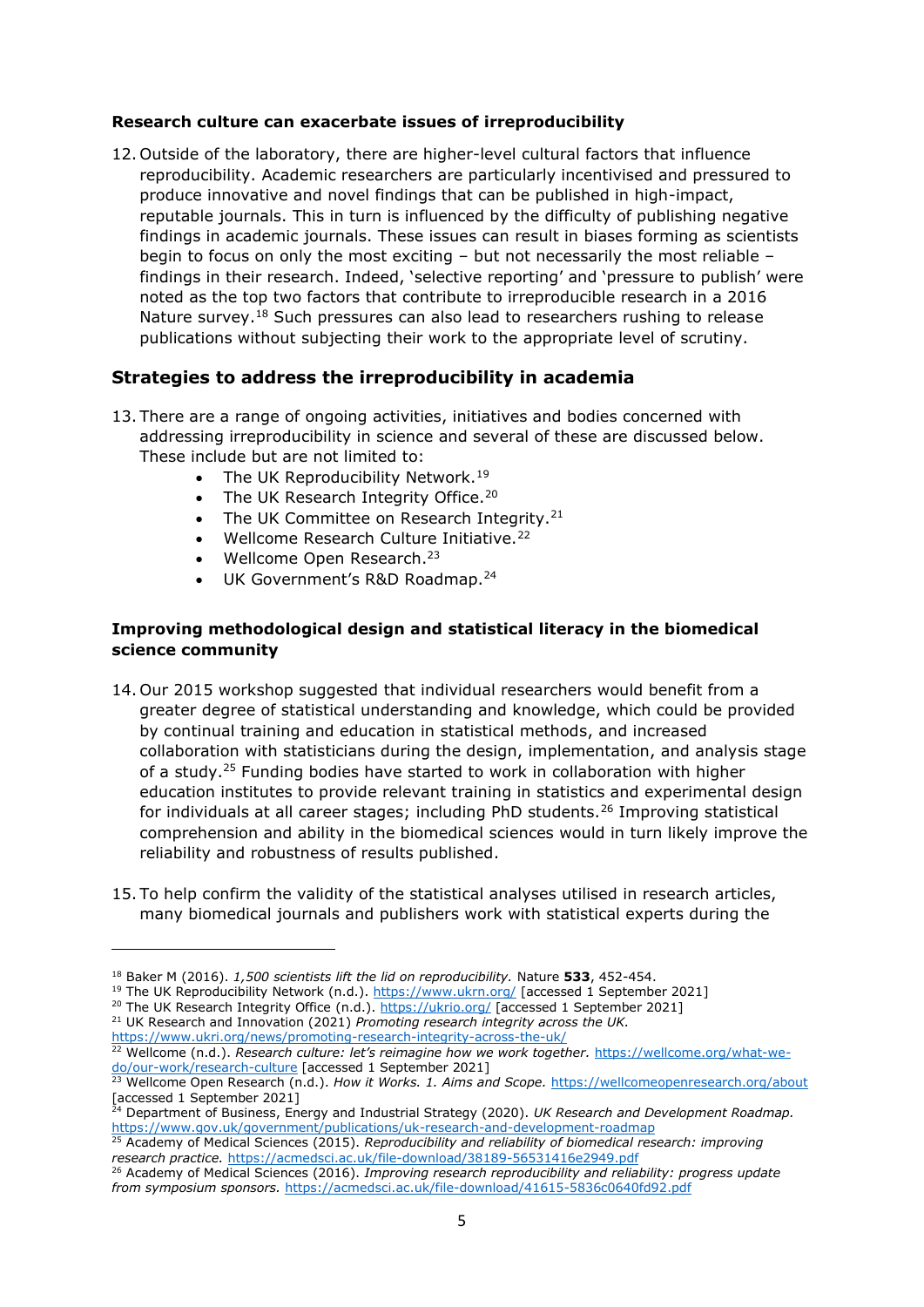review process. A recent study surveyed 107 different biomedical journals, with 23% of journals making use of statisticians during the review process for all articles. $27$ However, results from older studies suggest that the prevalence of this kind of statistical review amongst academic biomedical journals has not dramatically changed over the past 20 years, indicating that there is room for improvement in this area.<sup>28</sup> Encouraging publishers to work more closely with statisticians during the peer review process may raise the standard of statistical analyses in publications and improve the reliability of published work.

<span id="page-5-0"></span>16. In modern science, there are a wide variety of study designs that can each result in valuable findings. The Academy recommends that funding bodies prioritise research into improving how we correctly interpret data and results that arise from various methodologies or study design – including randomised controlled trials, observational studies or novel approaches.<sup>29</sup> To complement this methodological research, funders should invest in increasing the scientific community's capacity and skillset for managing and analysing large data sets.<sup>[29](#page-5-0)</sup>

### **Enhancing quality control mechanisms in place to validate experimental reagents and research models**

17.Scientists have a responsibility to ensure that the reagents and tools they use in the laboratory have been validated for their required purpose prior to using them in important experiments. Several journals now request that reagents such as antibodies have been appropriately profiled for the application that they have been utilised for in a particular publication.<sup>30</sup> Such online sources of information are vital for propagating information to the scientific community, to allow individual researchers to make informed decisions regarding the experimental tools they use.

### **Improving the transparency of published scientific work**

- 18. Improving openness and transparency throughout the scientific process would help to address irreproducibility. Publishers have a responsibility to ensure the research they publish is sufficiently robust and reproducible. This includes requiring authors to submit, as part of the final publication, detailed and accurate protocols that should allow independent researchers to reproduce the work described in the article. $31$
- 19. Encouragingly, the UK Government's R&D Roadmap has outlined steps to improve transparency and reproducibility of publicly funded research, by mandating open publication and strongly incentivising data sharing where appropriate.<sup>32</sup> Making publicly funded research outputs available to all is a reassuring step towards maintaining public trust in science. As more journals implement measures that promote the publication of open, transparent science, the ability of other research groups to replicate the findings of a published piece of work should greatly increase.

<sup>27</sup> Hardwicke TE, Goodman SN (2020). *How often do leading biomedical journals use statistical experts to evaluate statistical methods? The results of a survey.* PLOS ONE **15(10)**, e0239598.

<sup>28</sup> Goodman SN, Altman DG & George SL (1998). *Statistical Reviewing Policies of Medical Journals.* Journal of General Internal Medicine **13**, 753-756.

<sup>29</sup> Academy of Medical Sciences (2017). *Enhancing the use of scientific evidence to judge the potential benefits and harms of medicines.* <https://acmedsci.ac.uk/file-download/44970096>

<sup>30</sup> Baker M (2015). *Reproducibility crisis: Blame it on the antibodies.* Nature **521**, 274-276.

<sup>31</sup> Academy of Medical Sciences (2017). *Enhancing the use of scientific evidence to judge the potential benefits and harms of medicines.* <https://acmedsci.ac.uk/file-download/44970096>

<sup>32</sup> Department of Business, Energy and Industrial Strategy (2020). *UK Research and Development Roadmap.*  <https://www.gov.uk/government/publications/uk-research-and-development-roadmap>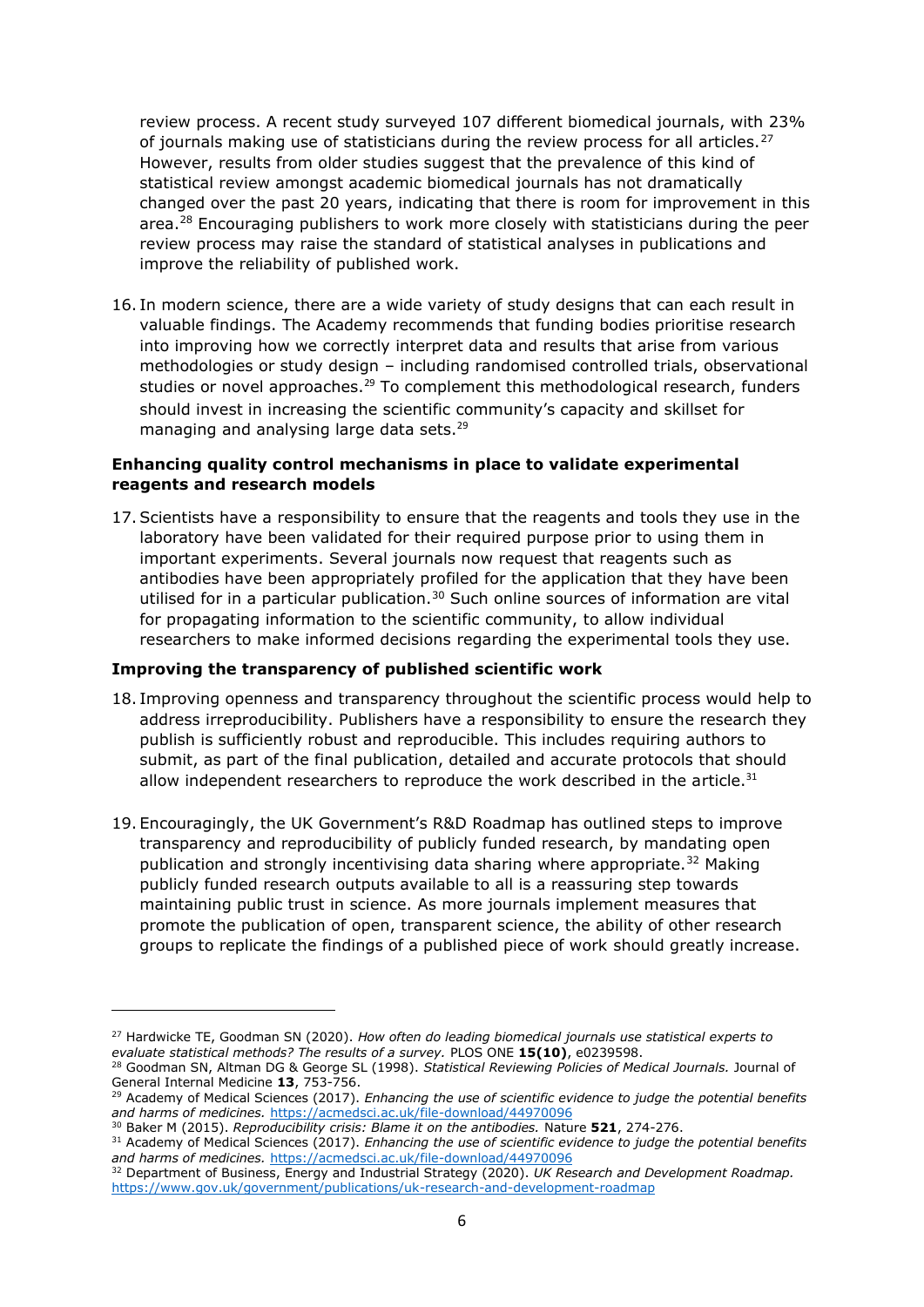20. Despite public trust in science and researchers in general remaining high, the way irreproducibility impacts public trust in science is not a topic that has been extensively studied or explored. The scientific community must remain open and transparent about the nuances surrounding irreproducibility. More effort must be made to communicate the complexities of irreproducible research, and the scientific process in general, to the public. For example, to avoid the tendency of media outlets to overstate or exaggerate the conclusions of scientific work, such outlets should coordinate more closely with scientists or science press officers to convey the conclusions of a particular study more accurately, whether that study discusses novel findings, negative results, or failed replication work. $33$ 

## <span id="page-6-0"></span>**Cultivating a healthier research environment**

- 21. Issues of research culture and their impact on research reliability and reproducibility were explored in our 2015 workshop. At the symposium, we heard that publishing scientific findings in high-impact factor journals is still considered one of the most important components for researchers applying for funding and advancing their careers.<sup>[33](#page-6-0)</sup> This can lead to issues where researchers prioritise obtaining exciting, innovative data, and often neglect publishing negative results, or other null findings that may be more robust. The highly competitive 'environment can result in little professional recognition for other forms of productivity, such as teaching, developing open-source software and tools for the research community, or submitting patents. $33$ To cultivate a healthier research environment, funders and institutes should reevaluate how to integrate these other vital components of academia into grant applications or job expectations. Whilst some progress has been made through initiatives such as the Wellcome Research Culture Initiative and UK Government's People and Culture Strategies, there is still more to be done.
- 22.Scientists must be emboldened to publish or disseminate any negative or null findings, or indeed any pieces of published work they could not replicate. This includes submitting their work to journals that are receptive to negative or null results, discussing negative results in seminars and conferences, or incorporating relevant negative or null findings in other publications. Funders and publishers may be able to encourage good practice by promoting attempts to share negative or null results. For example, the Wellcome Trust allows their grant holders to publish negative or null research findings – including failed replication attempts - in their journal *Wellcome Open Research*<sup>34,35</sup> and the scientific journal PLOS ONE considers and accepts negative or null findings, assembling such articles into a collection titled *Missing Pieces*. <sup>36</sup>,<sup>37</sup> Initiatives like this promote open science and can allow researchers to share any of their results, regardless of novelty or 'impact'.

# **Promoting and improving protocol pre-registration**

<sup>33</sup> Academy of Medical Sciences (2015). *Reproducibility and reliability of biomedical research: improving research practice.* <https://acmedsci.ac.uk/file-download/38189-56531416e2949.pdf>

<sup>34</sup> Wellcome Open Research (n.d.). *How it Works. 1. Aims and Scope.* <https://wellcomeopenresearch.org/about> [accessed 1 September 2021]

<sup>35</sup> Academy of Medical Sciences (2016). *Improving research reproducibility and reliability: progress update from symposium sponsors.* <https://acmedsci.ac.uk/file-download/41615-5836c0640fd92.pdf> <sup>36</sup> PLOS ONE (n.d.). *Criteria for Publication.* <https://journals.plos.org/plosone/s/criteria-for-publication> [accessed 2 September 2021]

<sup>37</sup> PLOS ONE (2015). *Positively Negative: A New PLOS ONE Collection focusing on Negative, Null and Inconclusive Results.* 25 February [https://everyone.plos.org/2015/02/25/positively-negative-new-plos-one](https://everyone.plos.org/2015/02/25/positively-negative-new-plos-one-collection-focusing-negative-null-inconclusive-results)[collection-focusing-negative-null-inconclusive-results](https://everyone.plos.org/2015/02/25/positively-negative-new-plos-one-collection-focusing-negative-null-inconclusive-results) [accessed 2 September 2021]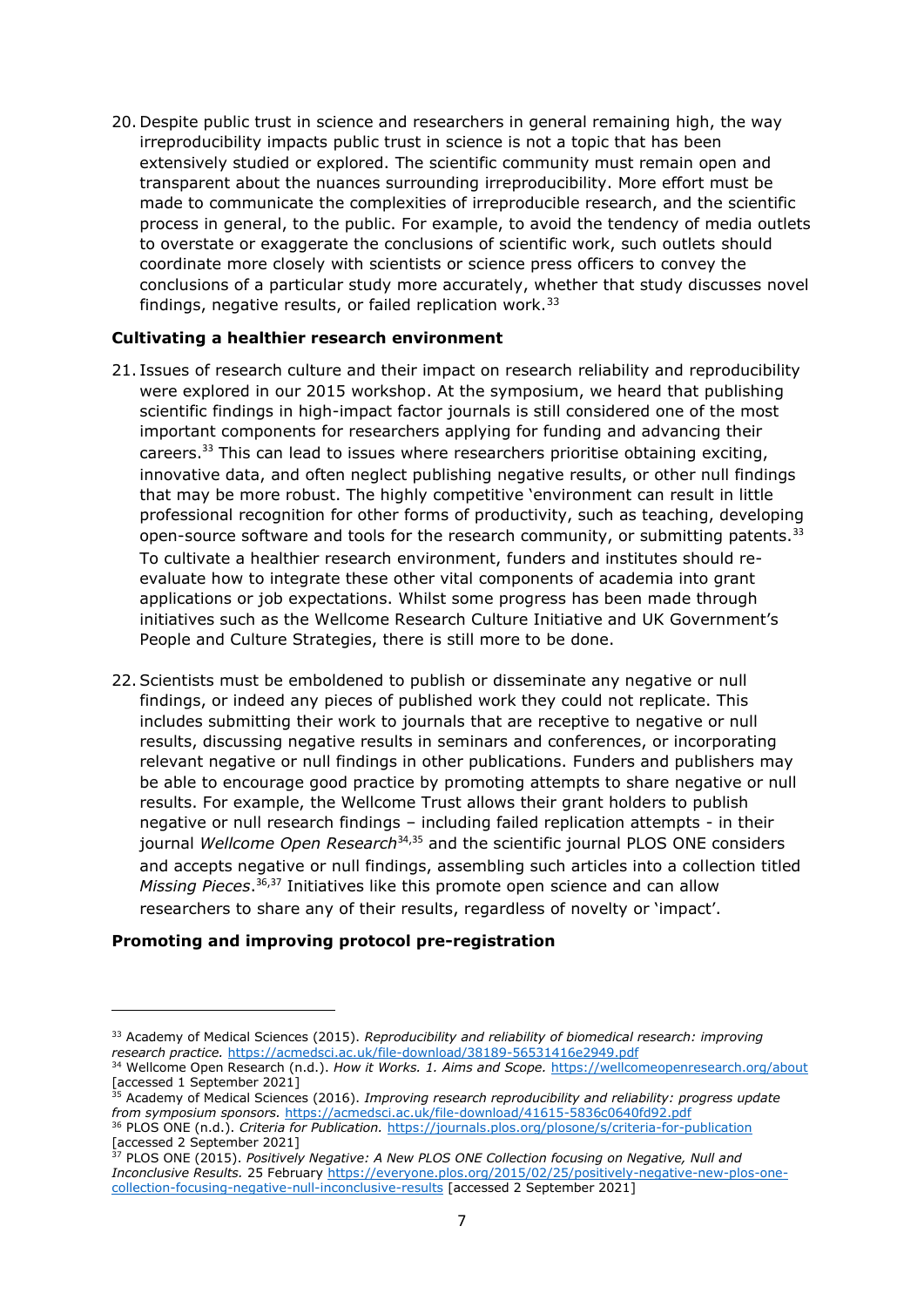- 23. Protocol pre-registration is a relatively novel initiative aimed at improving reproducibility and removing biases that may form during data analysis. Protocol preregistration involves researchers outlining their hypotheses, outcome measures and methodologies prior to the collection and analysis of the data. Over 300 journals currently make use of pre-registration in some form, as part of the Registered Reports publishing format.<sup>38</sup>
- 24. Pre-registration precludes the use of post-hoc analysis, which can introduce bias into the study and reduce the reliability of any findings. It recognises and rewards comprehensive and methodical science rather than novelty and acts to uncouple publication success from the specific result of the study.
- 25. Given the rapid expansion of journals utilising Registered Reports, this represents a vitally important time for publishers to standardise the process. Although the Center for Open Science provides systematic guidelines for journals making use of Registered Reports, individual authors and journals are not obligated to adhere to them, which has partially resulted in different journals implementing the format in different and potentially confusing ways.<sup>39</sup> It has been suggested that the development and common use of a central independent registry, such as the Open Science Framework Registries, may lead to a more standardised format that could lead to improved transparency and reproducibility, akin to how ClinicalTrials.gov operates to provide a central hub of standardised clinical trial records.<sup>39</sup>

## **Promoting collaboration with the UK Reproducibility Network**

- 26. The UK Reproducibility Network (UKRN) is a cross-disciplinary consortium of 18 universities that aims to promote the practice of robust, accessible, reliable, and reproducible scientific research.<sup>40</sup> The 2015 Academy-led symposium directly influenced the establishment of the UKRN, and the Academy supports the UKRN in kind as a member of its Stakeholder Engagement Group.<sup>41</sup> In a bid supported by the Academy, the UKRN recently received £4.5m in funding from the Research England Development Fund to drive uptake of open research practices across the sector.<sup>42</sup> Some of their activities include:
	- Acting as a hub to bring together expertise and knowledge from broad disciplines and sector to tackle sources of irreproducibility.
	- Providing online workshops and training for good scientific practice and reproducibility.
	- Supporting and disseminating initiatives that encourage reproducibility such as Open Research Working Groups designed to reform research to improve transparency and accessibility, Registered Reports and Octopus, a free, accessible, and instant portal on which to publish scientific work.<sup>43</sup>
- 27. The UKRN and its collaborative approach will play an increasingly important role in the coming years to address the issues around reproducibility.

<sup>38</sup> Center for Open Science (n.d.). *Registered Reports: Peer review before results are known to align scientific values and practices.* <https://www.cos.io/initiatives/registered-reports> [accessed 2 September]

<sup>39</sup> Hardwicke TE & Ioannidis JPA (2018). *Mapping the universe of registered reports.* Nature Human Behaviour **2**, 793-796.

<sup>40</sup> UK Reproducibility Network (n.d.). *Welcome to the UK Reproducibility Network.* [https://www.ukrn.org](https://www.ukrn.org/) [accessed 2 September]

 $^{41}$  The UK Reproducibility Network (n.d.).  $\tfrac{\text{https://www.ukrn.org/}}{\text{https://www.ukrn.org/}}$  [accessed 1 September 2021] <sup>42</sup> UK Reproducibility Network (2021). *Major funding boost for UK's open research agenda.* 

<https://www.ukrn.org/2021/09/15/major-funding-boost-for-uks-open-research-agenda/>

<sup>43</sup> UK Reproducibility Network (n.d.). *Initiatives.* <https://www.ukrn.org/initiatives> [accessed 2 September]